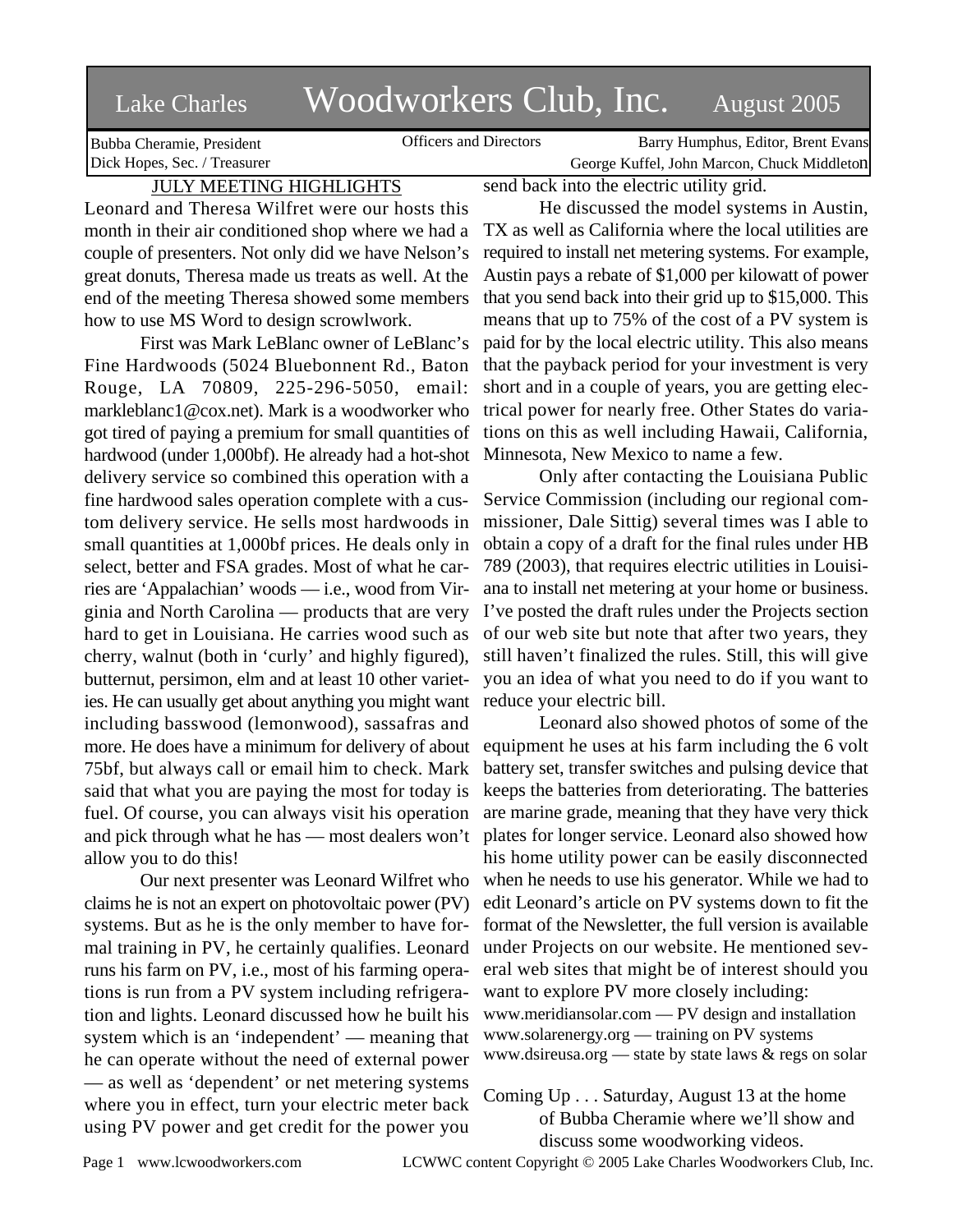#### SHOW & TELL THIS MONTH

Jeff Cormier brought photos of some of his latest work, a couple of cherry end tables (you can see them under Furniture in the Gallery section of our website). Jeff said that he got the cherry as scrap from a friend who had a large project. He mentioned that while he uses a lot of high grade plywood in his cabinet projects, he prefers to work with solid material.

Pie Sonnier is fortunate. He'll never run out of source designs for his beautiful vehicles. Pie said that while there are many plans available for these items, he mostly works from good die cast models he picks up locally. They are accurate and low cost. From the die-cast model, he develops a plan and parts layout for each vehicle. A new Chevy truck this month.

Barry Humphus brought a small bowl he turned as well as a blank he received from a friend. Unfortunately, no one could identify either wood. The wood for the bowl came from Belize while the blank came from Peru. Both had a redishorange color and were very dense.

Gary Rock showed some bowls — a large chinaberry he made from the base of the tree. Another medium size item was of western red cedar and the final bowl was a combination of hackberry, walnut and torquois. See these and lots more at our web site at www.lcwoodworkers.com in the Gallery area.

#### MAKING YOUR OWN WATERLOX FINISH

At the July meeting of the Gulf Coast Woodturner's Association, Andy Chen demonstrated the use of the well-known finishing product *Waterlox*. Andy mostly does segmented bowls but that day was doing a solid one he turned for the demonstration. Waterlox can be used for most interior wood finishing, including furniture, bowls and even on floors. It is very easy to



use as you wipe it on, wait a few minutes and wipe it off. Then wait 3 to 4 hours (over night is best according to Andy) and do another coat and then a third coat if needed. Waterlox results in a very fine satin to gloss finish, can work with most stains and after thorough drying, is food safe. In fact, it is somewhat like and a competitor of Watco Danish Oil.

Andy mentioned that you should always wear gloves – specifically nitrite gloves (available at WalMart) and not latex. Latex gloves will dissolve after a short pe-

riod of contact with Waterlox. This is not unusual as latex is dissolved by many solvents and acids. He also suggested using a ball of nylon stocking as an applicator and a paper towel to wipe the item down after a sort time (be sure to let the towel dry before disposal). Andy's recommendation regarding the gloves started me to thinking about what is in Waterlox.

Waterlox makes several finishing products including a version that contains citrus oil to improve it's smell and one designed for flooring. In all cases, it is very expensive (for example, a four once sample costs \$4.00). A gallon will cost you \$50.00. But it works well and is a good finish for many projects.

After giving Waterlox a couple of good sniffs at the demo, it later occurred to me what it was made of besides paint thinner and tung oil: benzene. What makes benzene bad to use in a poorly ventilated area are two chemicals that comprise up to 10% of Waterlox according to it's Material Safety Data Sheet (MSDS): 1,2,4 methylbenzene and 1,3,5 methylbenzene – very nasty stuff. Don't inhale it and always wear nitrite gloves. You don't want it to be absorbed into your skin as it is a carcinogen (causes cancer). In fact I suggest also using a chemical respirator when you apply this product.

After looking at the MSDS and looking up the properties of the chemicals listed in various databases and other references\*, I realized that I could make a finish that works like Waterlox, far less toxic and less expensive. The key was to find chemicals that perform the same functions and are readily obtained from local suppliers.

Note that the following varies among the Waterlox product lines because of different formulations. Stoddard Solvent (about 60%). This is nothing but regular (not odorless) paint thinner, *aka* mineral spirits or petroleum distillates. Tung oil (about 24%). Naphtha (about 10%). 1,2,4 methylbenzene (about 3%) and  $1,3,5$  methylbenzene (about 3%) – but up to 5% each depending on the formulation. Both of these methylebenzenes are hazardous and you can't just go down to the local home center or paint store and buy them.

Here's a formula that will take no longer to dry than Waterlox, safer, you can make it yourself, and it's cheap. Paint thinner about 60% ;Boiled linseed oil 30% – lots cheaper than tung oil and contains some metallic dryers. Boiled linseed oil contains a bit of metallic dryer (which helps it dry). Naptha (10%); and Cobalt Naphthenate (Japan Dryer) less than 1% – in fact only 3 to 5 drops per gallon. I ended up making four 4 oz. batches of slightly different formulation to find the one that most closely resembled the same finish as Waterlox. Each was applied to a carefully prepared sample board. The one above had the best result.

The chemistry is simple: naptha is mineral spirits before the benzene, toluene and xylene are extracted chemically so it contains some drying agents already. When you add the Japan Dryer, you offset the two methylbenzenes with a safer dryer (safer because you use a few drops instead of 6-10%). Using boiled linseed oil (which also contains some metallic dryers) instead of tung oil boosts the drying time back to Waterlox without the methylbenzene at a lower cost. There was no difference between what I saw Andy do and the results I got on a test piece. But Andy reminded us that the most important part of applying this product (or any other finish for that matter) is preparation before you apply the finish. Fine scratches, especially on end grain, will show up unless carefully sanded. For the exact formulation I used and the test results, see our web site under Projects. *Barry Humphus*.

\*Reference: "Understanding Wood Finishes" by Bob Flexner — this a book every woodworker should read and own.

A reminder that we still do toys for the Womens Shelter. If you are already making some, that's great. If not, please get started right now for the Christmas season and deliver them to Barry at the Christmas meeting.